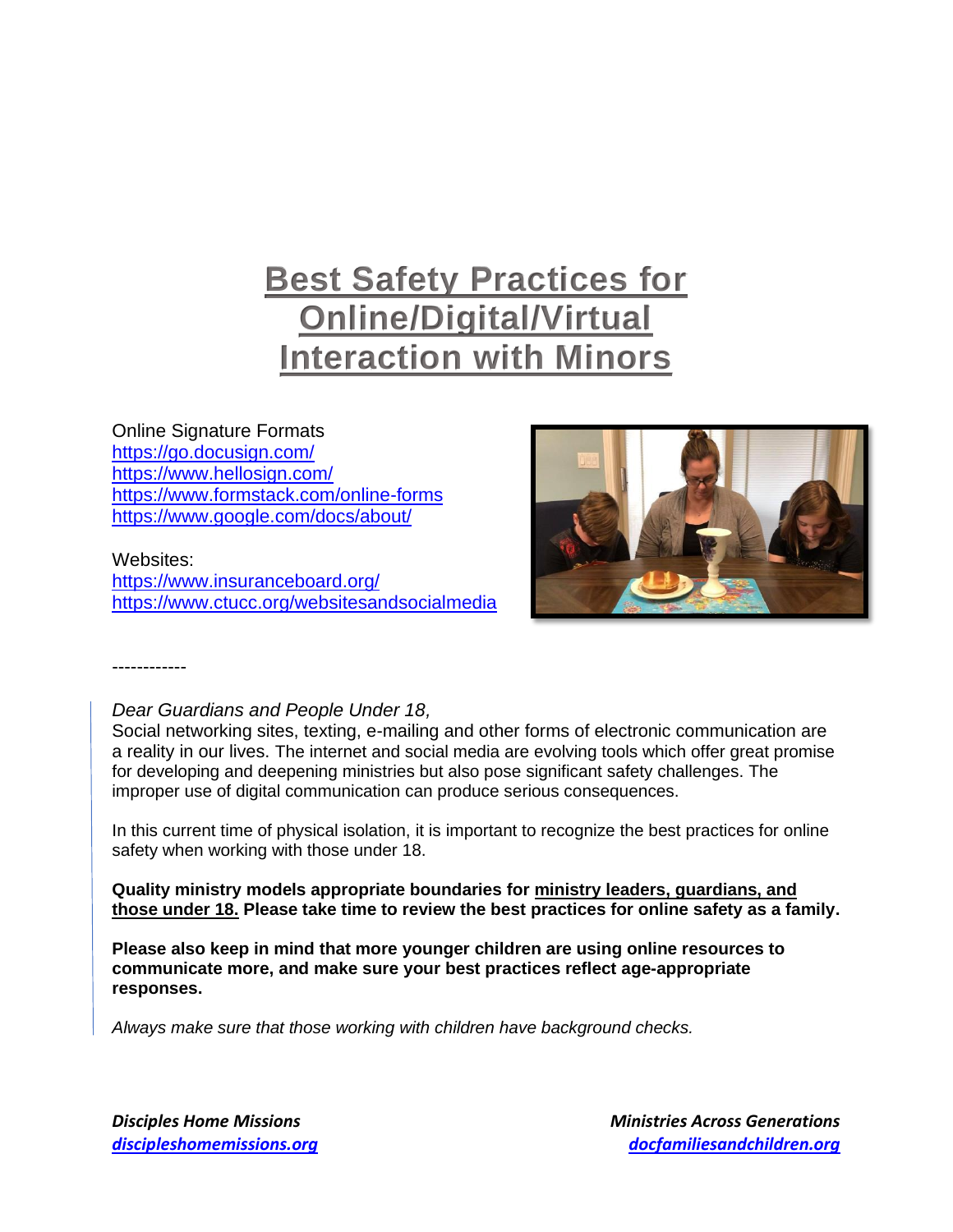#### **Best Practices for Pastors and Churches**

- Any information sent digitally (e-mail, social networking, etc.) is not confidential and may be reported or shared with others.
- Authorized church officials must be included as additional administrators of all churchrelated accounts in order to allow oversight.
- Staff and Authorized Volunteers must use all privacy settings available to shield minors from inappropriate content.
- No full names or contact information of any minor shall appear on any church-related website or social media page. No contact information of any adult shall appear on any church-related website or social media page without the written consent from the named adult individual.
- Copyrighted materials must not be published on church-sponsored sites, without written approval from the copyright holder.
- Adults are not permitted to friend, follow, or otherwise engage in direct but private electronic forums with minors. Group communication through products such as the Remind App are acceptable for church use and should include at least one other adult in the group. Youth social media groups tied to the church are permitted with at least two adults in the group, and with the understanding to all participants that NO direct messaging occur between adult and child.
- All communication (even confidential) must include another adult that has been authorized by the church or is the legal guardian of the child.
- If a minister has a public social media profile. All content must be appropriate.
- Mandatory Reporting
	- $\circ$  Any inappropriate material covered by "Mandatory Reporting" laws that is discovered on any church related social media or technology devices must be reported to pastor, documented for church records, and then deleted from the site. (If you have evidence to be used in a criminal investigation, DO NOT delete it without approval of authorities. Close down the site until cleared by authorities. You may have a "spoliation of evidence" issue that will hinder prosecution.)
	- o Any inappropriate material that is not covered by "Mandatory Reporting" laws must be deleted from the site. Church staff, authorized volunteers and authorized church officials will decide whether material not covered by Mandatory Reporting laws is inappropriate.
- Any content that details inappropriate behavior during a church-sponsored event or activity must be reported to and addressed by church leader or authorized volunteer leader and minor's parents.
- Covenants and basic understandings of online safety should be discussed by all directly involved in the online ministry.
- Make sure all media permission slips and consent forms are up to date.
- Make sure that you have a way to invite new people and still follow the online rules and get permission.

BONUS: When hosting online gatherings, have each guardian leave a message and/or "wave" to the host to acknowledge they are aware of their minor's participation. Leaders should keep lists and record this information during check-in.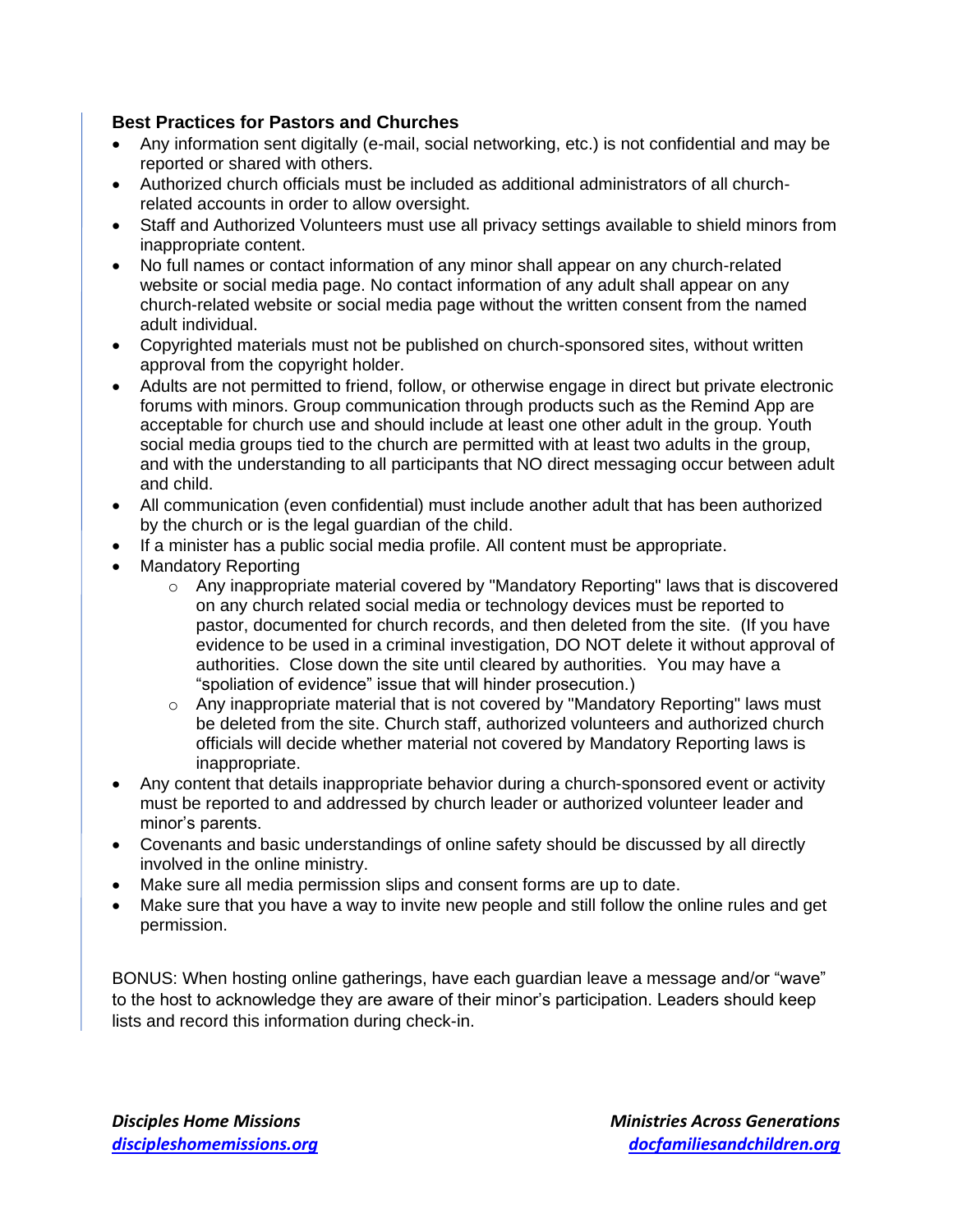### **Best Practices for Guardians**

- Double check that all of these healthy boundaries are being followed and that the information you are receiving is reliable.
- Parents (or guardians as appropriate) must approve a minor's participation in any church-related social media. In cases of separated parents, approval must be from primary caregiver. Approval is indicated by a signed Social Media Approval Form which must be renewed on a yearly basis.
- Signed church Media Release Forms must be received from parents/guardians of all minors whose images are to be distributed or published (digitally, printed, or otherwise) for use on authorized media sites, worship, posters or in any form of publicity. The staff member or authorized volunteer leader using the images is responsible for obtaining the parent/guardian's permission.
- If the minor wants to include a friend, please help the pastor connect to the guardian of that minor to exchange safety information.
- Any information sent digitally (e-mail, social networking, etc.) is not confidential and may be reported or shared with others.
- Please make sure your child knows what is and is not appropriate to share.
	- a. Any inappropriate material covered by "Mandatory Reporting" laws that is discovered on any church related social media or technology devices must be reported to pastor, documented for church records, and then deleted from the site. (If you have evidence to be used in a criminal investigation, DO NOT delete it without approval of authorities. Close down the site until cleared by authorities. You may have a "spoliation of evidence" issue that will hinder prosecution.)
	- b. Any inappropriate material that is not covered by "Mandatory Reporting" laws must be deleted from the site. Church staff, authorized volunteers and authorized church officials will decide whether material not covered by Mandatory Reporting laws is inappropriate.
	- c. Content that is improper or offensive, and not suited to appropriate adult/child relationships
		- i. *No explicit sexual, verbal, or abusive content.*
		- ii. Should not depict, describe, or represent, in a patently offensive way with respect to what is suitable for minors, an actual or simulated sexual act or sexual contact.
- Any content that details inappropriate behavior during a church-sponsored event or activity must be reported to and addressed by church leader or authorized volunteer leader and minor's parents.
- Covenants and basic understandings of online safety should be discussed by all directly involved in the online ministry.